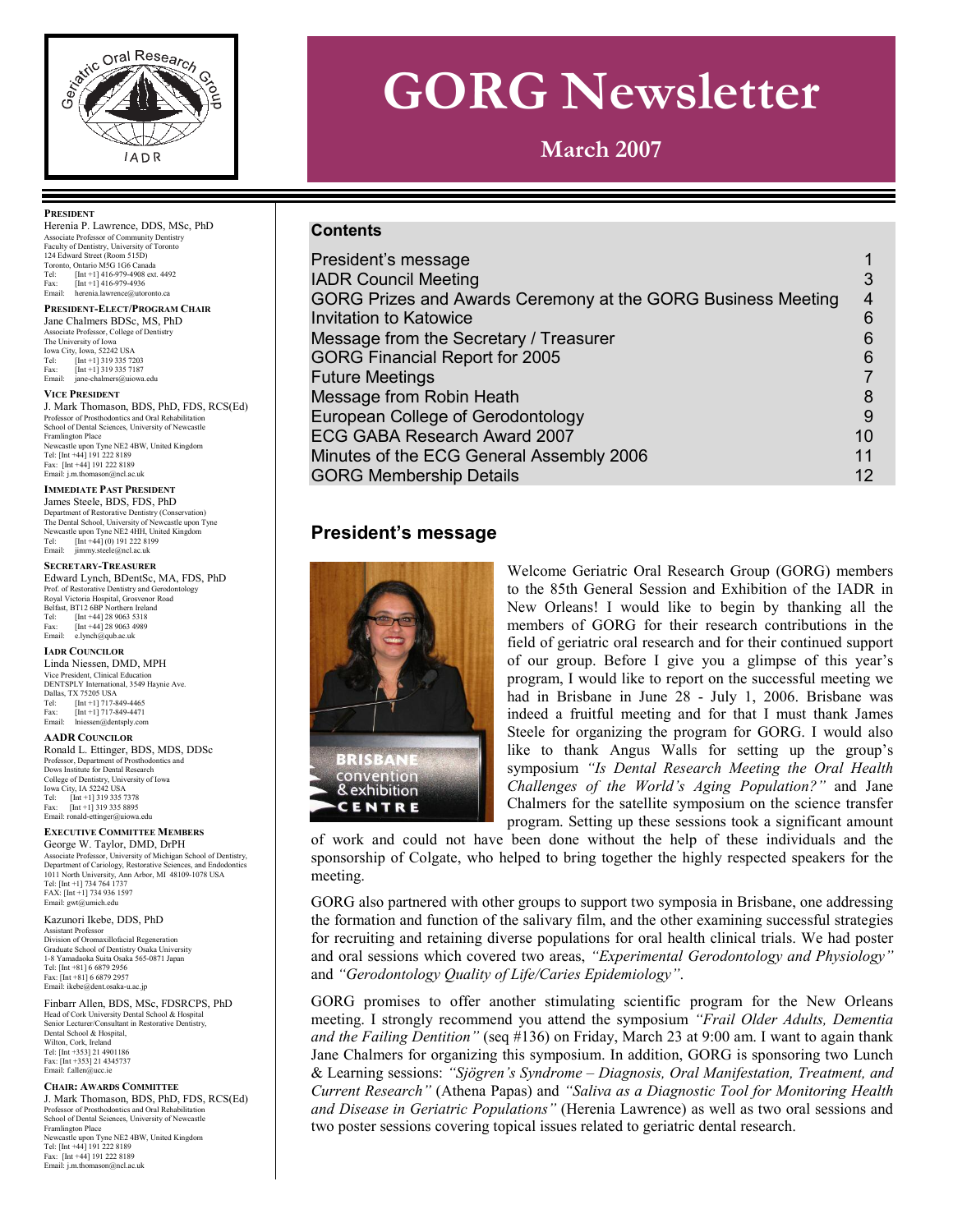Congratulations to Professor Emeritus Anja Ainamo, University of Helsinki, Finland for being awarded the 2006 IADR Distinguished Scientist Award in Geriatric Oral Health Research, supported by Sunstar Butler. Prof. Ainamo thanked GORG members at their business meeting in Brisbane for nominating her for the award.



*Prof. Emeritus Anja Ainamo was honored as the recipient of the 2006 IADR Distinguished Scientist Award in Geriatric Oral Research (IADR2006Photo07GORG DSA Anja Ainamo.jpg)* 

She will deliver the keynote address in New Orleans at the Geriatric Oral Research oral session titled *"Periodontal Disease in the Elderly"* on Thursday, March 22, 10:45 am (seq #58, CC Room 285).

Any IADR member wishing to nominate an individual whom they feel would be appropriate for the Distinguished Scientist Award in Geriatric Oral Health Research should contact the individual to obtain his/her willingness and then write a letter of support to the chair of the GORG Distinguished Science Awards subcommittee. Angus Walls has been asked to chair the GORG DSA subcommittee this year and he can be contacted at A.W.G.Walls@newcastle.ac.uk. The subcommittee members are composed of the previous award recipients, who have the responsibility of selecting awardees from among the nominations of renowned scientists submitted by Association members. Once a nomination is made, it is considered each year for five years unless the nominee is selected for an award during this period. After the fifth year, the nomination is withdrawn unless a re-nomination is received. Nominations are usually sought in the early summer with a deadline around the end of August, but you can obtain more information by visiting the IADR website and/or contacting Sheri Herren, the IADR Awards, Fellowships and Grants Manager at sherren@iadr.org.

I was also delighted to welcome at the Brisbane business meeting the new officers who were nominated and elected for GORG positions; the newly elected Vice President Mark Thomason, Finbarr Allen for the Executive Committee Member position, and the return of Linda Niessen as IADR councilor. We are pleased that these talented individuals are

willing to donate their time to GORG and IADR and we look forward to the benefit of their experience and energy over the next two years. I would also like to recognize the leadership of our immediate Past-President Jimmy Steele, as well as previous IADR Councilor Elisa Ghezzi for their years of service and valuable contributions to GORG.

GORG membership, as of June 20th, 2006, consisted of 114 active members, 36 student members and 1 retired member. Although the membership has increased compared to previous years, Latin America, Asia, Africa, Australia and New Zealand and many European countries remain underrepresented in GORG. We wish to encourage as many colleagues and students as possible to join GORG in the coming years and to try to recruit members from these regions. During the Brisbane meeting we heard a number of speakers address the need of more research into ways of providing better oral health care of older people and improving their quality of life. Increasing the number of GORG members in these other areas of the world will help to raise awareness of the dental health care needs of the elderly.

As part of your GORG membership, you receive a subscription to the journal *Gerodontology*, published by Blackwell, which entitles you to four issues annually. The journal issues arrive via post and can also be accessed online. Please let us know your thoughts regarding the *Gerodontology* journal and don't forget to keep your contact information up-to-date with the IADR.

Over the years GORG has done wonderful work in fostering research in geriatric oral health among up-and-coming students and junior researchers through our Awards program. I believe that this is a very important aspect of our work and I wish to thank all of the members who have judged these awards over the years. But we would still like to see more submissions, so I encourage you to look out for students and junior investigators who might be eligible to submit their abstracts for the J. Morita Junior Investigator Award, the KaVo Award and the Procter and Gamble Award for Geriatric Oral Research. These prizes are considered quite prestigious and include a plaque and monetary gift.

Lastly, I hope everyone who has an interest in geriatric oral health research will consider attending the GORG reception (joint with the Nutrition Research Group) on Thursday, March 22 (CC Rm 399) at 6:00 pm and the GORG business meeting scheduled for Friday, March 23 (CC Rm 285) at 5:00 pm. We welcome all members and potential members to attend and to participate in the meetings.

I would like to thank the GORG members for their support during my term as President. I have greatly enjoyed the opportunity to work with you on organizing all of these events for GORG and I look forward to continuing my work with the group in the coming years. Please enjoy the conference in New Orleans and make sure to take in some jazz and jambalaya.

# **Herenia Lawrence**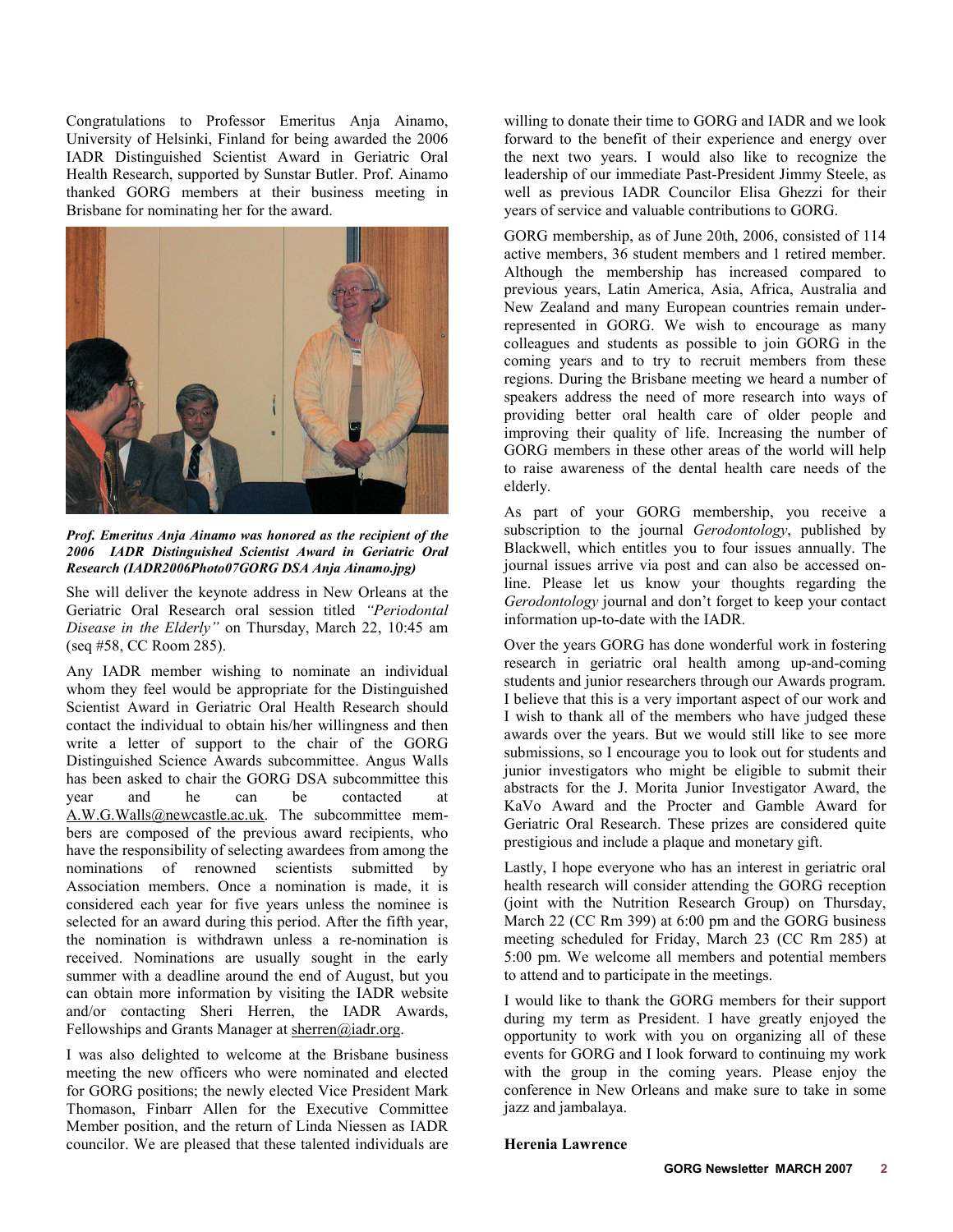# **IADR Council Meeting**

**Wednesday, June 28, 2006 Brisbane Convention Center Queensland, Australia** 

<span id="page-2-0"></span>The meeting was called to order by the President, Takayuki Kuroda and this was followed by the roll call.

# **President's Report – Takuyuki Kuroda**

- O He stressed the importance of maintaining and increasing membership.
- The organization has been able to stabilize its finances.
- There is evidence that because of increased interdisciplinary research, graduate students and young researchers are presenting their data at specialty meetings rather than at IADR. We must try to widen our appeal.
- Although there are many young researchers in the developing regions, they do not have the finances to attend IADR. IADR has an initiative–membership subsidy program, adopt–a–member campaign, and the divisional meeting dividend. IADR has funded \$60,000 per year to the regional development program.
- O Dr. Kuroda talked about going to meetings to represent IADR:
	- $\circ$  WHO "Integrating oral health and systemic health." KOBE.
	- o South East Asia Division of IADR in Malacca.
	- $\circ$  WCPD Liverpool joint meeting which resulted in the "Liverpool Declaration Promoting Oral Health in the 21st Century."
	- $\circ$  CED/NOF meeting in Amsterdam.
	- $\circ$  1st meeting of the Africa-Middle East Federation Kuwait.
- IADR is monitoring New Orleans for the 2007 meeting.

# **President-Elect's Report – Stephen Bayne**

- O He was responsible for helping to organize the Brisbane meeting.
- O He was responsible for the new appointments to committees.
- Features of the Brisbane meeting:
	- o Inclusion of the Science Transfer Meeting for GP's.
	- $\circ$  Initiation of WEB posting of PDF files for posters.
	- o Inclusion of the section "Late Breaking Research."
	- $\circ$  Reduction in the number of distinguished speakers.
	- $\circ$  Reduction in the number of symposia.
	- $\circ$  Only oral sessions on Saturday morning.
	- R Reduction in poster size and angling of poster boards.

# **Treasurer's Report – Angus Walls**

- Income is from:
	- $\circ$  membership dues
	- $\circ$  publications
	- $\circ$  general session
- The dues does not cover the central office costs.
- Both AADR and IADR lost members: 6.4% and 6.3% respectively in 2003–2004.
- $\bullet$  In 2005, AADR increased its membership by 3.7% and IADR by 1.7%.
- There is a subsidy available for members who cannot afford to pay but only 25% of members eligible for the subsidy request help.
- It costs \$39. to add a member to IADR so a new structure of dues has been proposed:

#### World Bank

| Tier or Zone 1 | Lower-Middle income & below | \$40. |
|----------------|-----------------------------|-------|
| Tier or Zone 2 | Upper Middle income         | \$50. |
| Tier or Zone 3 | High income                 | \$74. |

However, no matter what, IADR will lose \$30,000. The cost to establish this program is \$25,000 over 3 years and it was approved by vote.

- JDR will become a member benefit.
- IADR report will be an electronic version only.
- Finances of IADR:
	- $\circ$  Audit was good.
	- $\circ$  2006 budget is expected to increase by 5.6% over 2005 due to salaries, inflation, etc.
	- $\circ$  2004 deficit in net assets of \$194,000 so the investment portfolio was diversified to 5 managers and has maintained its value of \$6,431,999 even though \$500,000 was withdrawn to support expenses.
	- IT was outsourced to save money and is working well. IADR is looking for other areas to outsource.

# **Editor's Report – Anthony Smith**

- The issues facing the editors are:
	- o Open access.
	- $\circ$  Should all costs be imposed on the authors? If this is so, then only the best funded groups can afford to publish in JDR.
	- $\circ$  If a group has NIDCR funding, a copy of the paper must be put in the public digital repository.
- JDR has added a new cover and included Critical Reviewers in it.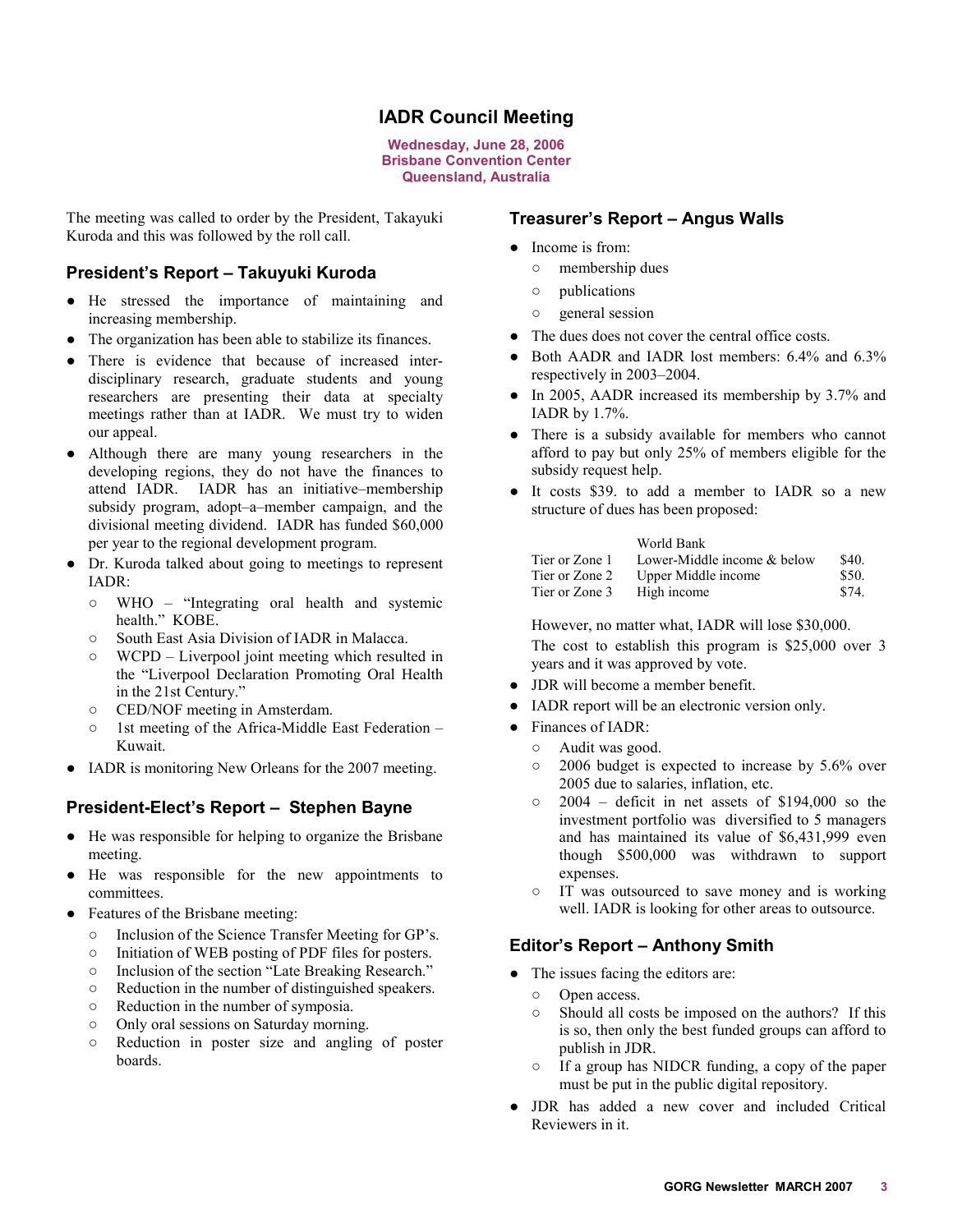- <span id="page-3-0"></span>• Scientific impact factor has increased from 3.131 to 3.642.
- All submissions and reviews are now electronic.
- The acceptance rate has decreased from  $33.6\%$  to 30.4%.

# **Executive Director's Report – Christofer Fox**

- Baltimore 2005 was very successful.
- Currently AADR has \$5.2 million in revenue which is 4.6 x its operating budget while IADR has \$6.5 million or 2.2 x its operating budget.
- Skip Collins is retiring and he will not be replaced; most of his work was in advocacy for AADR.
- Future meetings:

| <b>March 21-24</b> | 2007 | New Orleans    | <b>IADR</b> |
|--------------------|------|----------------|-------------|
| April 2-8          | 2008 | Dallas         | <b>AADR</b> |
| July $2-5$         | 2008 | Toronto        | <b>IADR</b> |
| April 1-4          | 2009 | Miami Beach    | <b>IADR</b> |
| March 3-6          | 2010 | Washington, DC | AADR        |
| July 14-17         | 2010 | Barcelona      | <b>IADR</b> |
| <b>March 16-19</b> | 2011 | San Diego      | <b>IADR</b> |
| <b>March 20-24</b> | 2012 | Tampa          | <b>AADR</b> |
|                    | 2012 | Latin America? | <b>IADR</b> |
|                    |      |                |             |

- Journal Dental Research
	- $\circ$  Long-term financial viability is under threat due to the open access movement.
	- Now access is free after 12 months.
- $\circ$  All back issues to 1919 have now been scanned and are online.
- O Dr. Yupi Songpaisan has completed her term as the regional board member. She is being replaced by Dr. Yoshitsu Abiko from Nihon University in Japan.
- Regional board member, Dr. Jerome Kroon has moved from South Africa to Griffeth University in Queensland and will need to be replaced.
- Bob ten Cate from the Netherlands is the new Vice-President of IADR.
- New applicants for groups in IADR must have:
	- $\circ$  10 active members
	- $\circ$  A constitution and bylaws
	- $\circ$  One meeting a year

The new members are Columbia, Panama, and the Sudan.

There will be an increase in the price of print subscriptions of JDR due to increase in postage:

 $2007: $62$  will increase to  $$66$  $2008: $66$  will increase to  $$68$ Also, the group management fees will increase by \$1. 2007: from \$3. to\$4. per person 2008: Tier 3 dues will increase from \$74 to \$80 2008: student dues will increase by \$2. from \$20 to \$22.

**Respectfully Submitted, Ronald L. Ettinger AADR Councilor** 

# **GORG Prizes and Awards Ceremony at the GORG Business Meeting**

**Brisbane Convention Center Friday, June 30, 2006** 

It was a pleasure to introduce the Morita Junior Investigator Awards in Geriatric Oral Research as well as the KaVo and Procter & Gamble Awards at the GORG business meeting in Brisbane. This was my last year as Awards Committee Chair for GORG. I have served as Chair since the IADR 81st General Session in Goteborg, Sweden in 2003. Mark Thomason has kindly volunteered to serve as Awards Committee Chair for the next few years. Thanks as well to the judges: Gary Slade and Mark Thomason who evaluated both the extended abstracts and poster presentations of the award finalists.

GORG would like to thank the sponsors of the awards - the J. Morita Corporation, the KaVo Corporation and Procter and Gamble for their generous and continued support for young investigators in the field of geriatric oral research. We were honored to have Dr. Hideshi Yabe and Mr. Kazuo Mori of the J. Morita Corporation with us to present the Morita Awards to the recipients.



*Dr. Hideshi Yabe and Mr. Kazuo Mori of the J. Morita Corporation*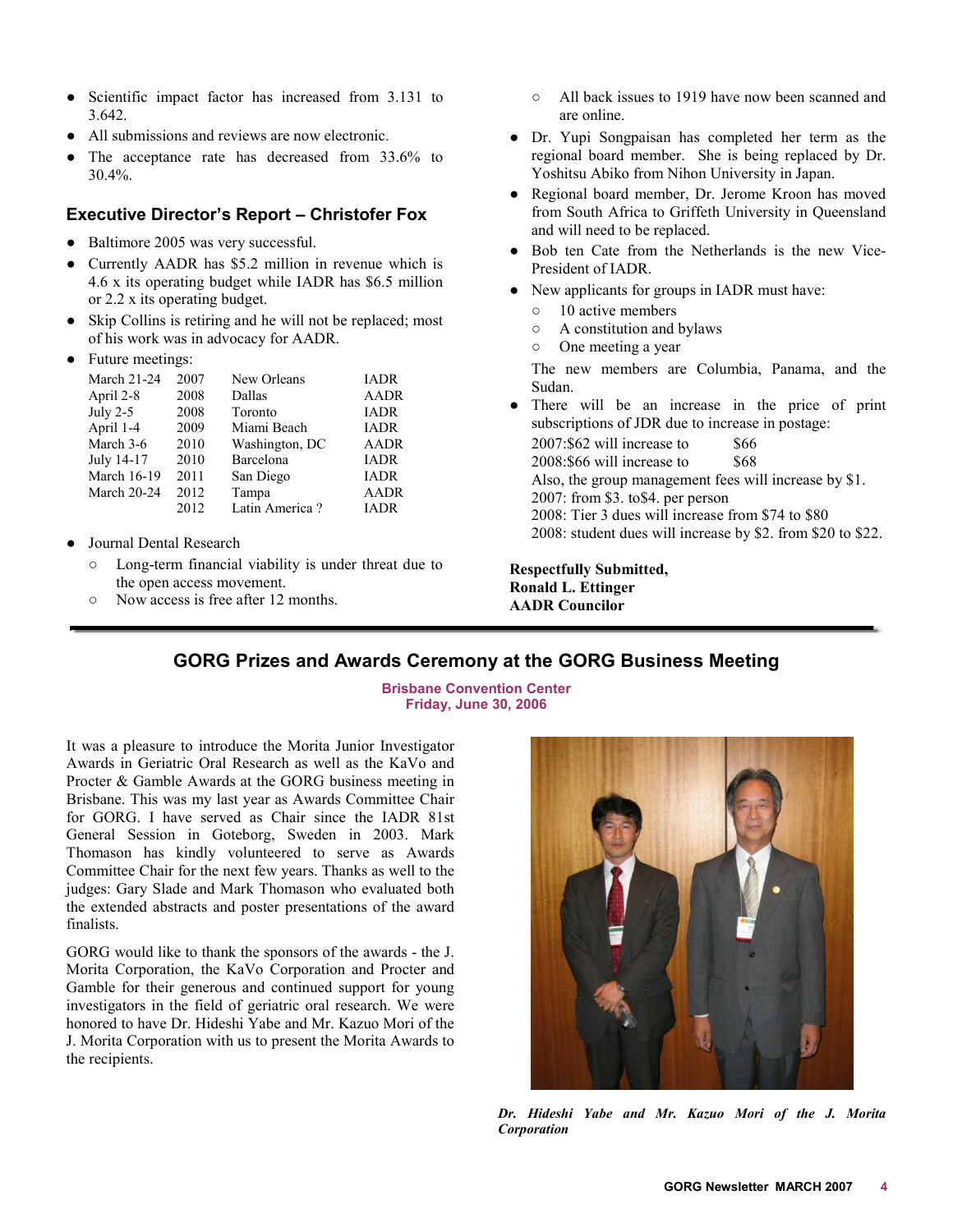A total of 9 abstracts were submitted for consideration in 2006 and all were chosen as finalists. The winners included:

**Nur Mohammad Monsur Hassan**, Ph.D. Candidate at Hokkaido University in Sapporo, Japan was awarded the Morita third prize in the pre-doctoral category for his poster presentation titled "Dominant negative and recessive mutations of p53 in oral cancer."



*N. Hassan, Ph.D. Candidate at Hokkaido University in Sapporo, Japan receiving the third prize for the Morita Award from Mr. Kazuo Mori* 

The second prize went to **Fleurange Bellomo**, D.D.S., Ph.D. Candidate, Université de Genève, Geneva, Switzerland for her poster presentation titled "Occupational therapy in oral hygiene of institutionalized elderly adults."



*Fleurange Bellomo, Ph.D. Candidate, Université de Genève, Geneva, Switzerland receiving the second prize for the Morita Award from Mr. Kazuo Mori* 

The first prize winner of the Morita Award for best poster in geriatric oral research was **Sue Pavitt**, B.Sc. (Hons.), Ph.D. in the postdoctoral category. Dr. Pavitt's poster was titled "Can dentists predict osteoporosis? The OSTEODENT Study." Dr. Pavitt is affiliated with the University of Manchester, School of Medicine, United Kingdom and the work was conducted with collaborators from Malmo University in Sweden, University of Athens, Greece, Catholic University of Leuven, Belgium, and ACTA-Vrije Universityit, Amsterdam, Netherlands.



*Dr. Sue Pavitt from Manchester University, UK was the proud recipient of the first prize for the Morita Award for best poster in geriatric oral research* 

The GORG president, James Steele presented the KaVo and Procter & Gamble Awards. The KaVo Award for pharmaceutical treatment of dental caries went to **Wyman Chan** and collaborators whose research presentation was titled "Ozone and Sealant Treatment of Root Caries after 28 Months." Dr. Chan is from Queen's University of Belfast, UK. Dr. Edward Lynch received the award on behalf of Dr. Chan who was unable to attend the meeting.

The recipients of the Procter and Gamble Award for oral health care products in geriatrics were **H.P. Tan, E.C.M. Lo, Y. Luo, J.E. Dyson, and E.F. Corbet** from the University of Hong Kong for conducting a two-year randomized controlled trial of the effect of chlorhexidine, fluoride varnish and oral hygiene on root caries in institutionalized elders.



*Dr. H.P. Tan from Hong Kong University receiving the Procter and Gamble Award for oral health care products in geriatrics from GORG president, James Steele*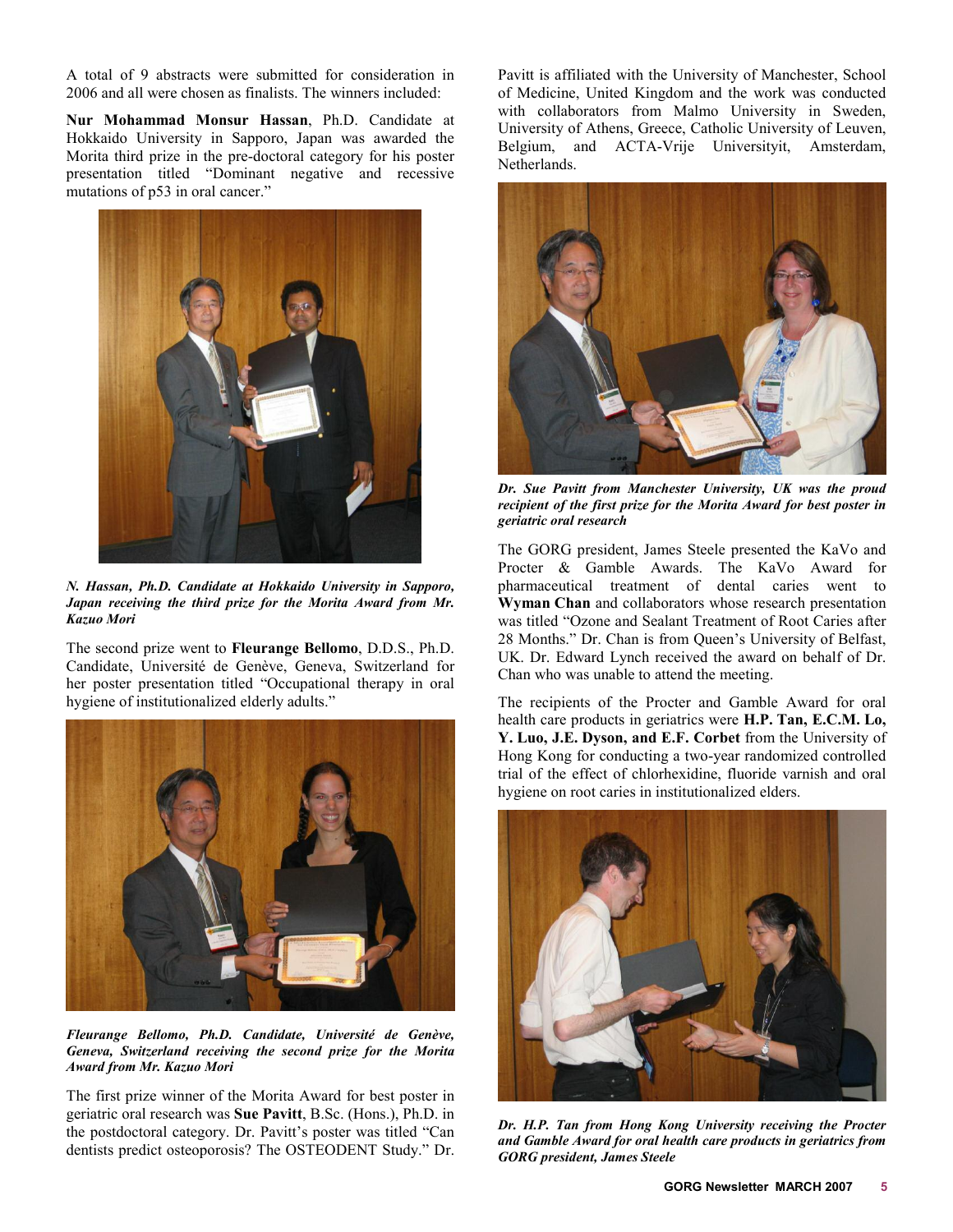<span id="page-5-0"></span>GORG would like to thank everyone who participated in the 2006 competition, all the judges and sponsors' representatives. Please continue to encourage your students and junior investigators to submit their abstracts for the Morita, KaVo and P&G Awards in coming years.

**Submitted by Herenia P. Lawrence, Awards Committee Chair** 

# **Invitation to Katowice**

Just for the early birds in flight booking: we will meet in KATOWICE (not Krakow) 28-30 June 2007 for the upcoming ECG meeting organised by Hanna.

Hoping for a fantastic attendance !!!

**Frauke Müller** 

# **Message from the Secretary / Treasurer**

Dear colleague,

GORG continues to be a strong group within the IADR.

GORG currently has 130 members with 103 full members and 27 student members.

GORG is overall in a good financial position. The below is the copy of the financial statement presented at the GORG annual business meeting in Brisbane and the financial statement for 2006 will be presented in New Orleans.

The Brisbane meeting saw the IADR accept that membership of the Association should be linked to an individual's ability to pay, based on the World Bank ranking for per capita income for an individual's country. This is the first step in improving access to the Association for all members of our diverse research world and was warmly welcomed by the

IADR's council. Future steps must include an alteration in the financial balance of the organisation to make it less dependent on large meetings making even larger surpluses for financial neutrality, towards the dues reflecting more accurately the cost of membership. This will allow the Association to take its message (and its congresses) to places in the world that have simply not been feasible before, when financial prudence is also part of the planning process.

Talking of the Federations, these have been such a success that the IADR is proposing to re-structure itself into a series of Regional Boards with a more direct and focused path for information flow both to and from the International Organisation.

See you in New Orleans

**Edward Lynch March 2007** 

**Expenditures** 

\*Grants from companies were as follows:

| J Morita, Japan    | \$1500                             |
|--------------------|------------------------------------|
| KaVo Germany       | £2000 converted @ $$1.731 = $3462$ |
| Procter and Gamble | £2000 converted @ \$1.74 = \$3480  |

# **GORG Financial Report for 2005**

| <b>L</b> xpenditures           |            |
|--------------------------------|------------|
| Awards (List recipients)*      | \$2,550.00 |
| Fellowships (List recipients)* | \$0.00     |
| <b>Bank Charges</b>            | \$82.49    |
| <b>Meeting Receptions</b>      | \$402.04   |
| Postage/Shipping               | \$0.00     |
| Printing                       | \$0.00     |
| Supplies                       | \$0.00     |
| Symposium                      | \$0.00     |
| Telephone/Fax                  | \$0.00     |
| Travel                         | \$0.00     |
| Other (List separately)**      | \$5,412.96 |
| <b>Total Expenditures</b>      | \$8,447.49 |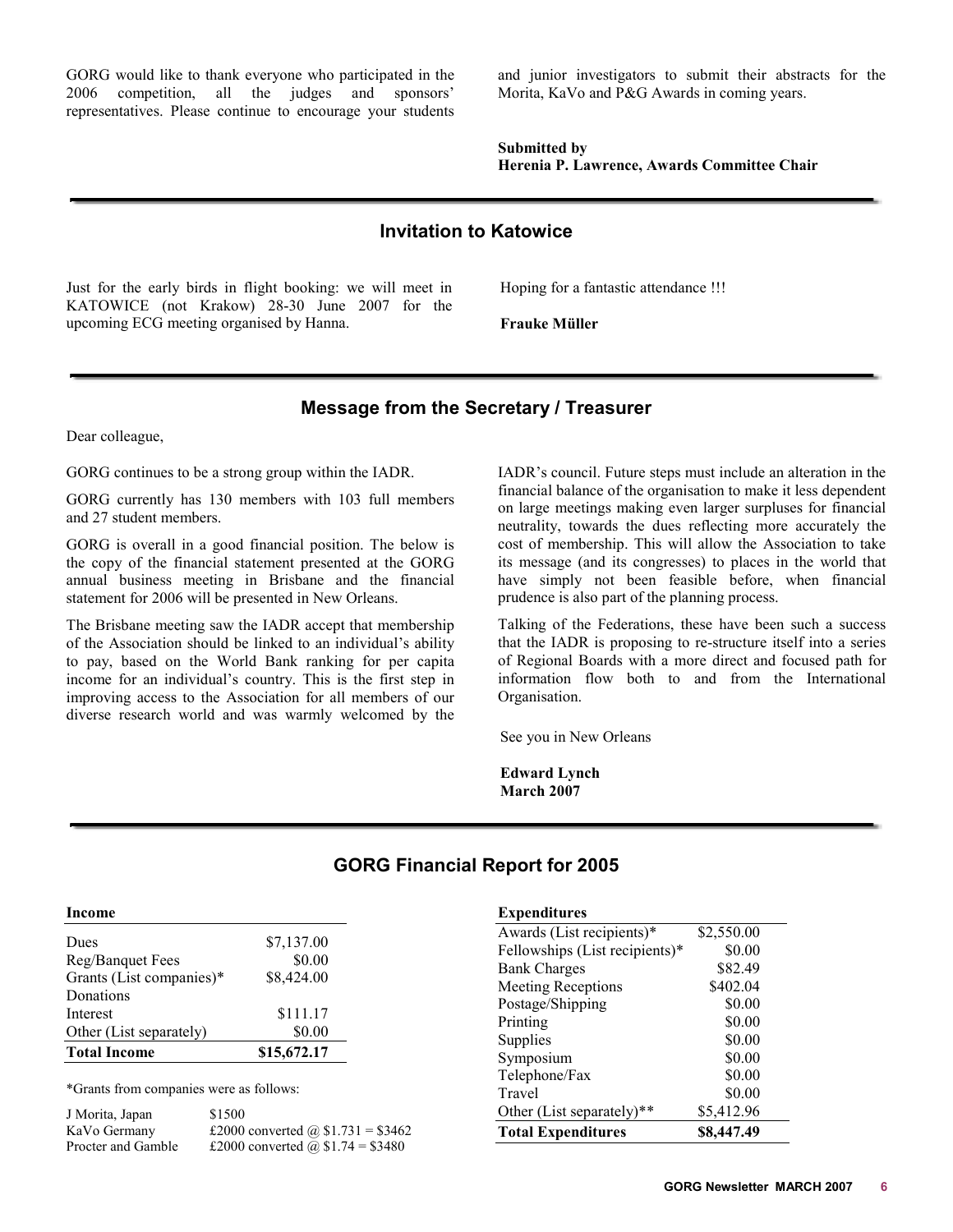# <span id="page-6-0"></span>**Current fund balance as of 12/31/05 \$17,077.13**

\*Award recipients

J Morita prizes:

\$500 to the first prize winner in the postdoctoral category (clinical sciences) Dr. Michael Repka from the Department of Pharmaceutics and National Center for Natural Products Research at the School of Pharmacy at the University of Mississipi, USA. Dr. Repka's poster was titled '*Formulation and Characterization of Hot-Melt Extruded Antifungal Denture Adhesive Filmes*'

\$500 to the grand prize winner in the predoctoral category John Lindgren, second year dental student at Harvard School of Dental Medicine, Boston, MA., USA. His poster was titled '*Do Medications with Xerogenic Potential Cause Caries and Periodontal Disease?*' Mr. Lindgren was a Summer Research Assistant at the University of Washington School of Dentistry

in Seattle where he carried out his research under the mentorship of Dr. H. Asuman Kiyak.

\$500 to the first prize winner in the postdoctoral category (basic sciences) Dr. Mo Kang from the UCLA School of Dentistry, CA, USA with his paper titled '*Accumulation of Oxidative DNA Lesion in Senescent Human Oral Keratinocytes*'.

Liviu Steier, Mayen, Germany was awarded the KaVo prize of \$500

Aylin Baysan, Birmingham Dental School, UK was awarded the P&G prize of \$500.

\$50 was given to Dr Lawrence, Toronto to cover her costs for the plaques for the awards.

\*\*this amount was for the publishing of the journal *Gerodontology*

**Edward Lynch GORG Secretary/Treasurer** 

# **Future Meetings**

Please note the following dates:

# **British Society for Dental Research Meeting Durham 3-5th April 2007.**

BSDR/NOF 2007 is hosted by Newcastle University which takes place between Tuesday 3rd and Thursday 5th April 2007, held in the collegiate atmosphere of Durham University in the historic and beautiful city of Durham. This is a joint meeting with the Scandinavian Association (NOF). All details of the meeting can be found at www.bsdrmeetings.org.uk .

Chair of Local Organising Committee is Professor Mark Thomason

# **PEF LONDON 2008** – www.pefiadr2008.com



The PEF IADR Conference will take place at the Queen Elizabeth II Conference Centre (QE11), from Wednesday 10 to Friday 12 September 2008.

Call for papers and registration will be live towards the end of next year but keep checking the website for the latest news regarding programme, speakers and social events.

# **April 21, 2007**

• The 7th Biennial Ramfjord Symposium "Periodontal Excellence From the Past to the Future"

University of Michigan School of Dentistry Ann Arbor, Michigan Details: http://www.dent.umich.edu

# **April 25-29, 2007**

• 29th Asia Pacific Dental Congress Jakarta, Indonesia Details: www.apdc2007jakarta.com

### **May 17-20, 2007**

• First World Congress of the International Academy of Oral Oncology (IAOO)

Amsterdam, The Netherlands Details: http://www.iaoo2007.com/

#### **May 21-23,2007**

• 28th Annual Meeting of the Society for Clinical Trials Montreal, Canada Details: http://www.sctweb.org/meeting2.cfm

# **June 10-13, 2007**

• IADR Mexican Division Congress Acapulco, Mexico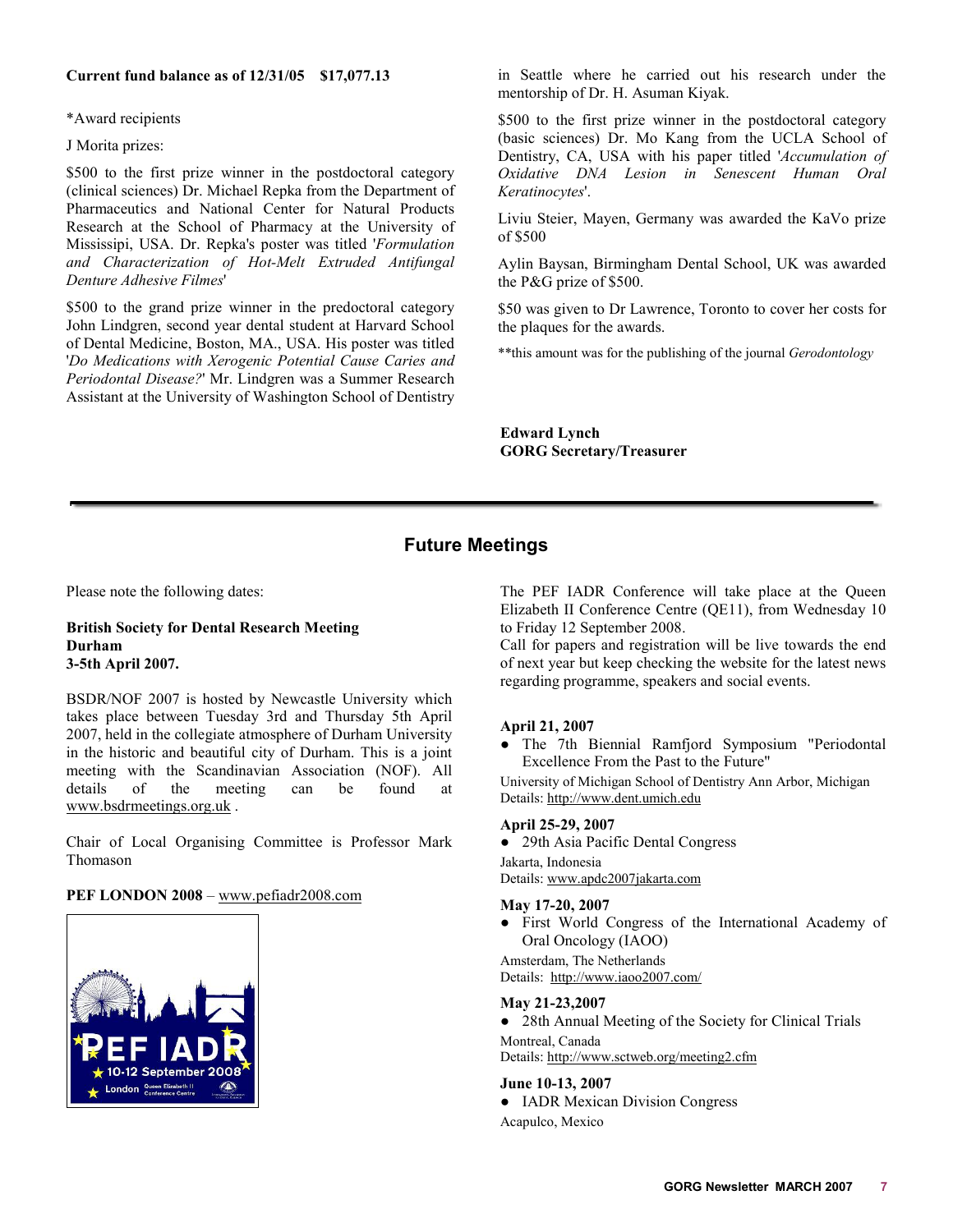# <span id="page-7-0"></span>Details:

http://www.odonto.unam.mx/eventos/congresos2007/junio/acapulco /index.html

# **July 4-7, 2007**

• 54th ORCA Congress

Helsinger, Denmark Details: www.orca-caries-research.org

# **July 15-20, 2007**

• Bones and Teeth Gordon Research Conference Biddeford, Maine Details: http://www.grc.org/programs.aspx?year=2007&program=bones

# **August 22-24, 2007**

• 7th International Conference of the International Society for Breath Odor Research

Chicago, Illinois Details: http://www.isbor.org/

# **September 2-5, 2007**

 $\bullet$  II Latin American Federation Meeting Atibaia, Sao Paulo, Brasil

# **September 6-8, 2007**

• IADR Southeast Asian Division and Southeast Asia Association for Dental Education (SEAADE) Annual Meeting

Discovery Karika Plaza Hotel, Bali, Indonesia Details: http://www.iadrbali2007.org

# **September 16-20, 2007**

O American Society for Bone and Mineral Research (ASBMR) 29th Annual Meeting

Honolulu, Hawaii, USA Details: www.asbmr.org

# **September 26-29, 2007**

• Annual Meeting of the Continental European Division Thessaloniki, Greece Details: www.iadrthessaloniki2007.gr

# **April 2-5, 2008**

• AADR/CADR Annual Session Dallas, TX

# **July 2-5, 2008**

• IADR/CADR General Session & Exhibition Toronto, Canada

# **September 10-12, 2008**

• 4th Meeting of the Pan European Federation London, England September 27-30, 2008 2nd AMEF Meeting Kenya **April 1-9, 2009** 

• IADR/AADR/CADR Annual Meeting & Exhibition Miami, Florida

# **September 10-12, 2009**

• Annual Meeting of the Continental European Division Munich, Germany

# **July 14-17, 2010**

• IADR General Session  $&$  Exhibition Barcelona, Spain

# **Message from Robin Heath**

Robin Heath sends his strongest wishes to GORG from retirement (not yet from the grave, indeed is it retirement? they've stopped paying me but I am still contributing to some research). Now my health is well treated I'm back to better vitality and will get some stuff published.

Congratulations to Jim Newton, his team and Blackwells for their success with Gerodontology. I remain very grateful to GORG for the invaluable support over the first 10 years: for gerodontology research a world network is essential and it would be impossible to maintain this focus for the Journal without GORG's continuing support.

Thank you **Robin**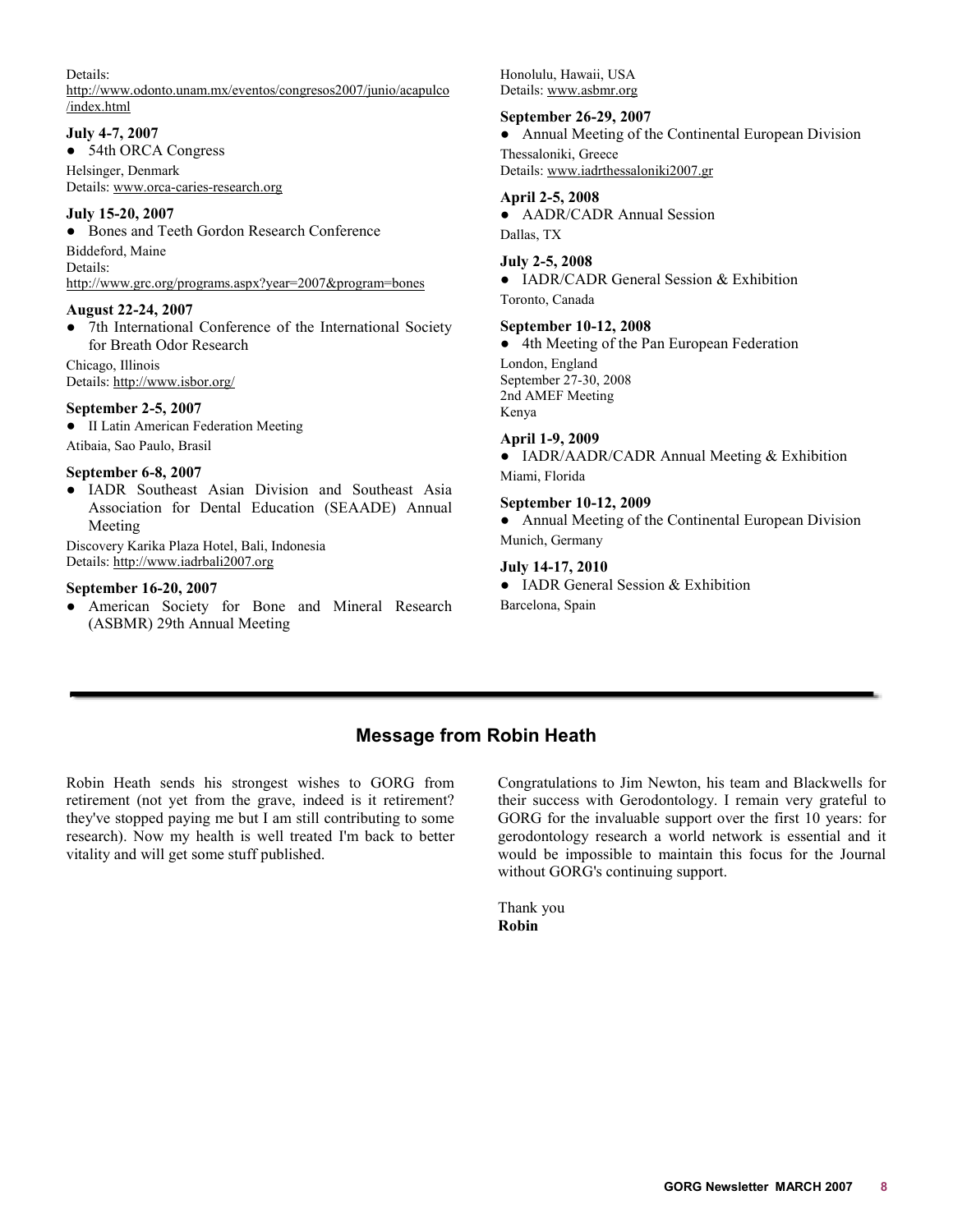# **European College of Gerodontology**

# <span id="page-8-0"></span>European<br>College of<br>Gerodontology



Prof Frauke Müller University of Geneva, Department of Gerodontology and Removable Prosthodontics, 19, rue Barthélemy-Menn, CH – 1205 Geneva  $\leq$  fmueller@mail.uni-mainz.de  $>$ 



Dr Jim Newton The Dental School Dundee Park Place, Dundee DD1 4HN Scotland <J.P.Newton-@dundee.ac.uk>



Dr Paivi Siukosaari Frederikkatu 24 A1 00120 Helsinki Finland <psiukosa@pp.htv.fi>



PD Dr Ina Nitschke University of Zurich KAB Plattenstrasse 15 CH 8032 Zurich <ina.nitschke@zzmk.unizh.ch>



Dr Hanna Hüpsch-Marzec Ul. Bednarska 5/4 44-100 Gliwice, Poland < phmarzec@poczta.onet.pl >



Osaka 562-0023 / Japan /<ono@dent.osaka-u.ac.jp> < Bernd.Woestmann@dentist.med.uni-giessen.de> Dr Takahiro Ono University of Osaka / Dept. of xxxx 1-4-3-305 Aomadani-nishi / Mino



Prof Bernd Wöstmann University of Giessen, Dept. of Prosthetic Dentistry, Schlangenzahl 14, D-35392 Giessen





Pr Mark Thomason



Dr Gregory Polyzois The Dental School, Framlington Place University of Athens, Dept of Prosthodontics<br>Newcastle upon Tyne NE2 4BW 2 Thivon Street, 115 27 Athens, GREECE <J.M.Thomason@ncl.ac.uk> <grepolyz@dent.uoa.gr>



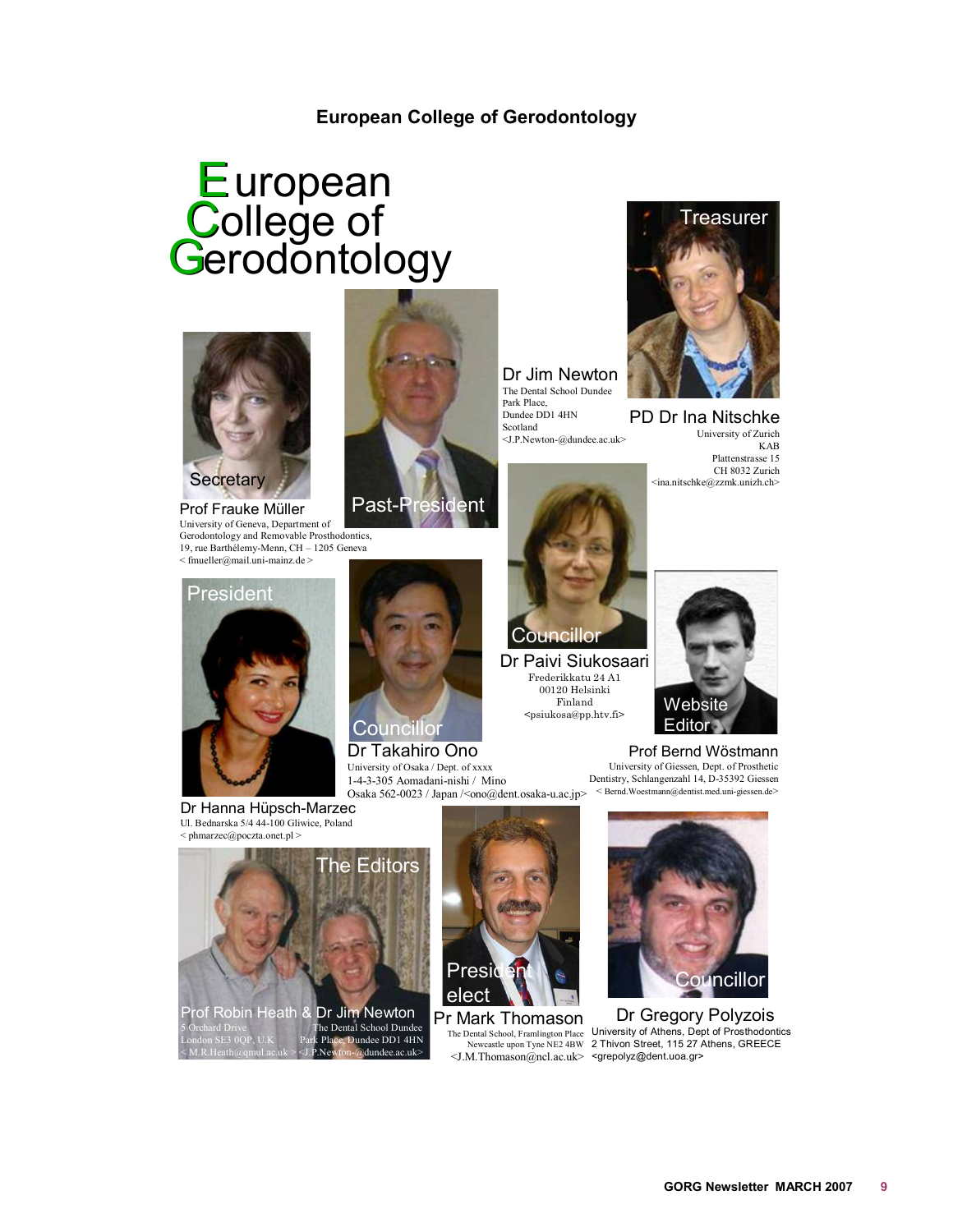# **ECG GABA Research Award 2007**

<span id="page-9-0"></span>*European College of G*erodontology secretary:

president:

Prof. Frauke Müller University of Geneva 19 rue Barthélemy-Menn CH – 1205 Geneva frauke.mueller@medecine.unige.ch

Dr. Hanna Hüpsch-Marzec Ul. Bednarska 5/4 44100 Gliwice, Poland <hanna.hupschmarzec@neostrada.pl>

# **The European College of Gerodontology-GABA Research Award**

Katowice, 30th September 2007 CHF 5000

The *European College of Gerodontology-GABA Research Award* aims to foster and honour research in the field of gerodontology. Like last year, the prize will be awarded during the annual meeting of the European College of Gerodontology (ECG) held in Katowice on June 30th 2007 under the Presidency of Dr. Hanna Hüpsch-Marzec.

- O The work shall be original and must not have been published nor presented prior to submission for this prize.
- The principal author must be a member of the ECG in good standing. Membership is not restricted to Europe, membership application forms can be obtained from the Honorary Secretary <frauke.mueller@medecine.unige.ch>

A presentation shall be prepared for the annual conference of the ECG for poster or oral as defined by the President.

- O The work shall be submitted as a full-length manuscript formatted to the guidelines for authors for Gerodontology
- $\bullet$  Electronic copy shall be sent to the Secretary of the ECG  $\frac{4 \text{ weeks}}{4 \text{ weeks}}$  before the annual conference Frauke.Mueller@medecine.unige.ch .
- O The submission must also fulfil the requirements defined by ECG for all submissions to the annual programme.
- The presentation shall indicate that the study is competing for the prize.
- Poster presentations will be briefly presented orally and then discussed during the poster-viewing session.

The Awards committee will be nominated by the President with another member of council. This will consist of 3 colleagues from different countries who are either on the editorial board or reviewers of *Gerodontology* and/or members of the European College of Gerodontology. Evaluation will be based on the submitted manuscripts (66%) and the presentation of the work during the meeting (34%).

We gratefully acknowledge that GABA is sponsoring this prize for Gerodontology at CHF 5000.- per year.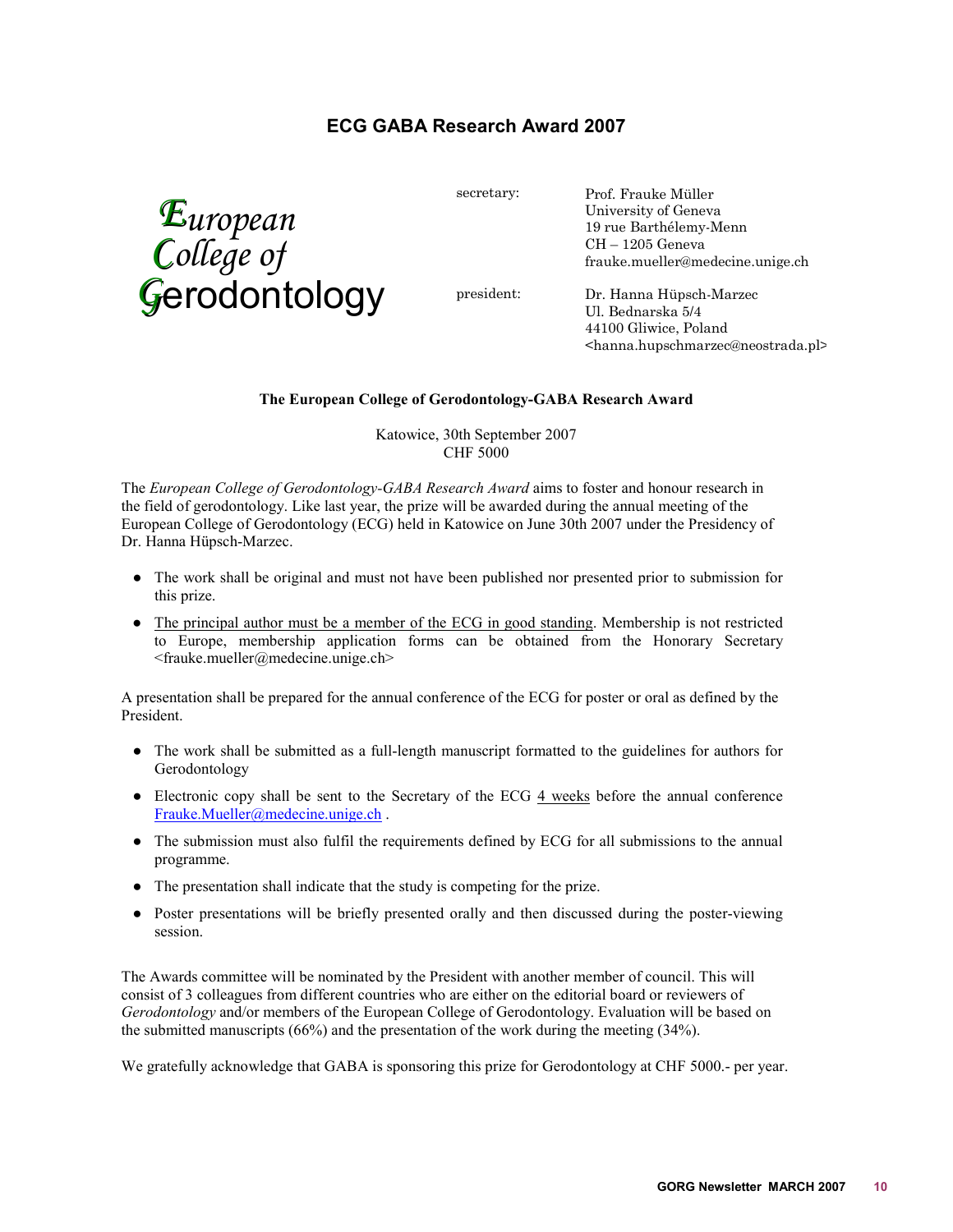# **Minutes of the ECG General Assembly 2006**

**Dublin, Trinity College, Ireland Wednesday 13th September 2006, 12.00 noon** 

#### <span id="page-10-0"></span>**Apologies for absence**

Gregory Polyzois, Athens, Susumu Nizisaki, Montevideo, Uruguay, Robin Heath, London UK, Luc de Vischere, Gent, Belgium, Jacques Vanobbergen, Gent, Belgium, Bruno Tassarotti, Milan, Italy, Päivi Siukosaari, Helsinki, Finland, J. Pietrokovski, Moshav Nir Zvi, Israel, Ina Nitschke, Berlin, Poul Holm-Pedersen, Copenhagen, E Lynch, Belfast.

#### **Minutes of the business meeting in Geneva**

The minutes of the business meeting in Geneva were approved by the General Assembly

# **Election of Officers (Newly elected / confirmed)**

| President                       | Hanna Hüpsch-Marzec |
|---------------------------------|---------------------|
| <b>Immediate Past President</b> | Jim Newton          |
| President Elect                 | Mark Thomason       |
| Hon Secretary                   | Frauke Müller       |
| Hon Treasurer                   | Ina Nitschke        |
| Councillor                      | Gregory Polyzois    |
| Councillor                      | Paivi Siukosaari    |
| Councillor                      | Takahiro Ono        |
| Editor                          | Jim Newton          |
| Editor emeritus                 | Robin Heath         |
| Website Editor                  | Bernd Wöstmann      |

#### **Election of new members**

Nick Jepson, Newcastle-upon-Tyne

#### **Report of the President**

Jim Newton welcomed all participants and thanked the speakers and poster presenters for their contribution to the scientific programme. He also thanked Brian O'Connel for the possibility to join the PEF meeting in Dublin and to benefit from the very professional organisation. He further thanked GABA for again sponsoring the ECG – GABA research award and the ECG board members for helping to organise the congress.

#### **Report of the Secretary**

The Secretary reported on a very enjoyable collaboration with the President of the ECG Jim Newton and Brian O'Connel, President of the PEF. The Secretary reported on substantial problems with receiving the payments for the ECG and suggested to abandon annual membership fees, as it seems an impossible task to collect them from all the members (she gives up!!!). The general assembly declined her suggestions and the present overdue members paid all in cash to back their decision / vote.

The Secretary reported that the Hon Treasurer Ina Nitschke as well as herself are "overdue" in their positions and would be happy to retire if another member volunteered for the post.

#### **Report of the Hon Treasurer**

Mme Hon Treasurer reported that the ECG is financially sound. Membership has now raised to now 61.

#### **Report of the Editor of Gerodontology**

The Editor Jim Newton stated that the collaboration with Blackwells goes extremely well and that enough copy has come in to fill the next issues of the Journal. He was also pleased with the quality of the incoming manuscripts, particularly those who were submitted for the ECG-GABA prize. However, subscriptions could still increase … Concerning the impact-factor the necessary steps have been undertaken, but there is no news yet.

#### **Evaluation of the GABA – prize procedures**

The President reported that there were several high-quality submissions for the GABA prize. It was agreed that the procedures were considered successful and needed no further modification. In Dublin the prize was given to Takahiro Ono, Isami Kumakura, Mayumi Arimoto, Kazuhiro Hori, Dong Juan, Takshi Nokubi, Kazuhiro Tsuga, Yasumasa Akagawa (Osaka, Japan) for their study: *Influence of Bite Force and Tongue Pressure on Oro-pharyngeal Residue in Elderly*



*Takahiro Ono with the ECG President Jim Newton and Christiane Spiegelhalder (GABA)*